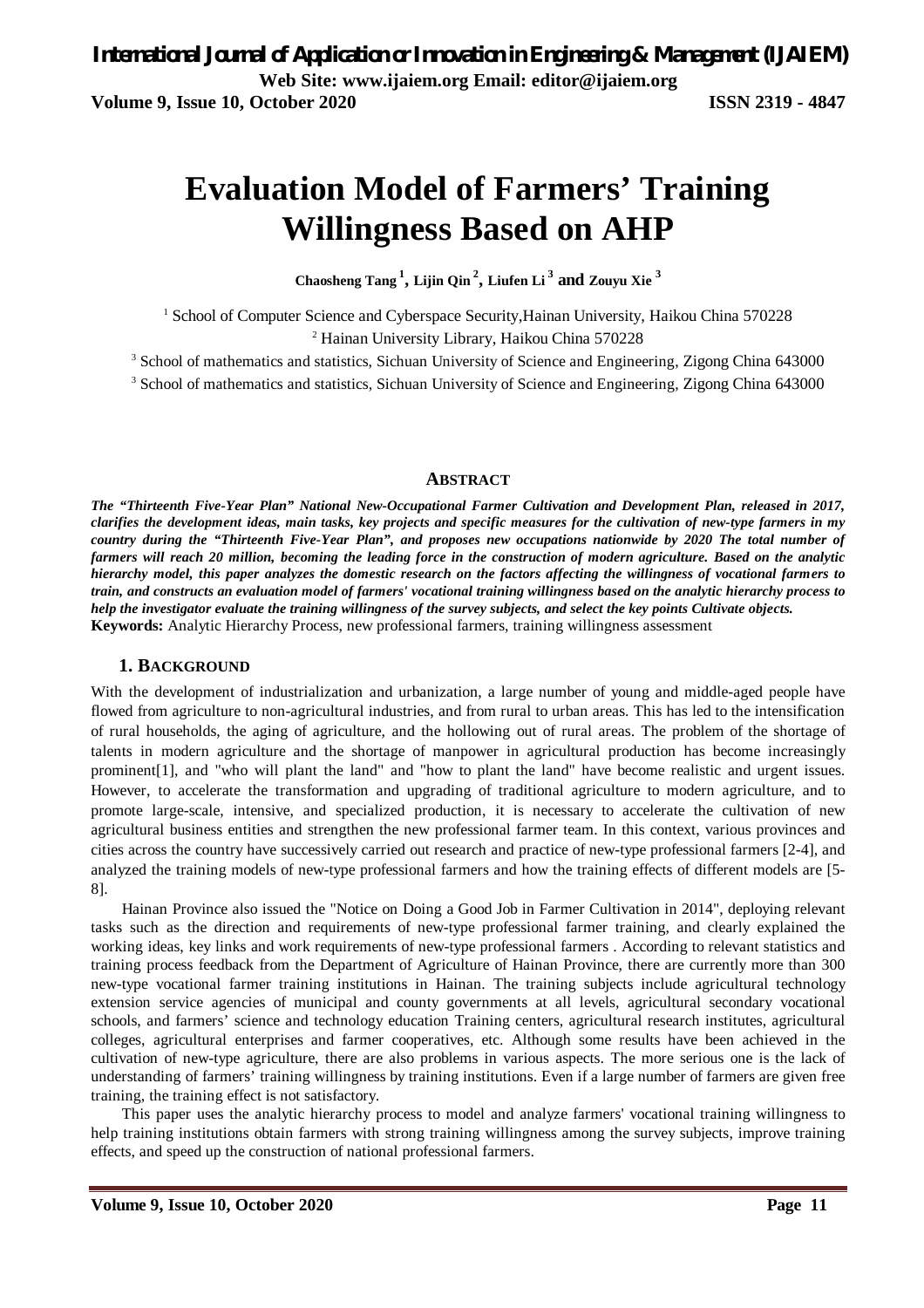#### *International Journal of Application or Innovation in Engineering & Management (IJAIEM)* **Web Site: www.ijaiem.org Email: editor@ijaiem.org**

**Volume 9, Issue 10, October 2020 ISSN 2319 - 4847**

#### **2. DATA SOURCE**

The research team produced and distributed electronic questionnaires from early February 2020 to mid-May 2020, and received a total of 127 questionnaires. The proportion of each option in the survey sample is shown in Table 1, Table 2, Table 3, and Table 4.

| Table 1 Proportion of samples of gender indicator options               |                      |
|-------------------------------------------------------------------------|----------------------|
| Options                                                                 | Proportion of sample |
| male                                                                    | 0.54                 |
| Female                                                                  | 0.46                 |
| Table 2 Proportion of samples of age indicator options                  |                      |
| Options                                                                 | Proportion of sample |
| [0, 20)                                                                 | 0.22                 |
| [21, 30)                                                                | 0.165                |
| [31, 40)                                                                | 0.27                 |
| [41, 50)                                                                | 0.18                 |
| $[51, -)$                                                               | 0.165                |
| Table 3 Proportion of samples of academic indicators options            |                      |
| Options                                                                 | Proportion of sample |
| Elementary school and below                                             | 0.11                 |
| junior high school                                                      | 0.27                 |
| High school                                                             | 0.13                 |
| Technical secondary school                                              | 0.20                 |
| Junior college                                                          | 0.13                 |
| Bachelor degree and above                                               | 0.16                 |
| Table 4 Proportion of samples of identity type indicator options        |                      |
| Options                                                                 | Proportion of sample |
| General farming farmers                                                 | 0.23                 |
| Big farmer                                                              | 0.12                 |
| Farmer (family farmer, farmer)                                          | 0.10                 |
| Leader of professional cooperatives                                     | 0.12                 |
| Heads of agricultural enterprises or managers of economic organizations | 0.20                 |
| Modern agriculture (breeding/marketing/storage and transportation       |                      |
| industries) service personnel                                           | 0.08                 |
| Other new agricultural business entities                                | 0.15                 |

It can be seen from these four tables that the individual characteristics of the sample are relatively evenly distributed, which is suitable for evaluating the willingness of vocational training.

#### **3. MODEL CONSTRUCTION AND CALCULATION**

#### **3.1 Hierarchical model construction**

The analytic hierarchy process generally divides the constructed model into three levels: target level, criterion level, and program level. The target layer represents the purpose of model construction and the problems to be solved; the criterion layer is also called the indicator layer, which is the factors that affect the target, the indicators in decisionmaking, etc.; the scheme layer represents multiple alternative solutions.

The problem that this article aims to solve is to analyze the intensity of farmers' willingness to vocational training. Therefore, the program level is determined as the farmers participating in the survey, and the farmers are ranked through the analytic hierarchy model, and it is analyzed that those farmers have a stronger willingness to vocational training relative to other farmers.

For the selection of criteria-level indicators, this article mainly considers the influence of various factors on the willingness of vocational training from the following aspects, and then selects the indicators:

1. In terms of self-interest [9]. Farmers' participation in vocational training is actually a process of human capital accumulation. Therefore, combining the rational smallholder hypothesis and human capital theory, the farmer is willing to pay for vocational training only when he can maximize his benefits after participating in vocational training. and time. According to the cost-benefit analysis method, it can be assumed that the mathematical expression of farmers participating in vocational training decision-making is: E represents the expected income of farmers participating in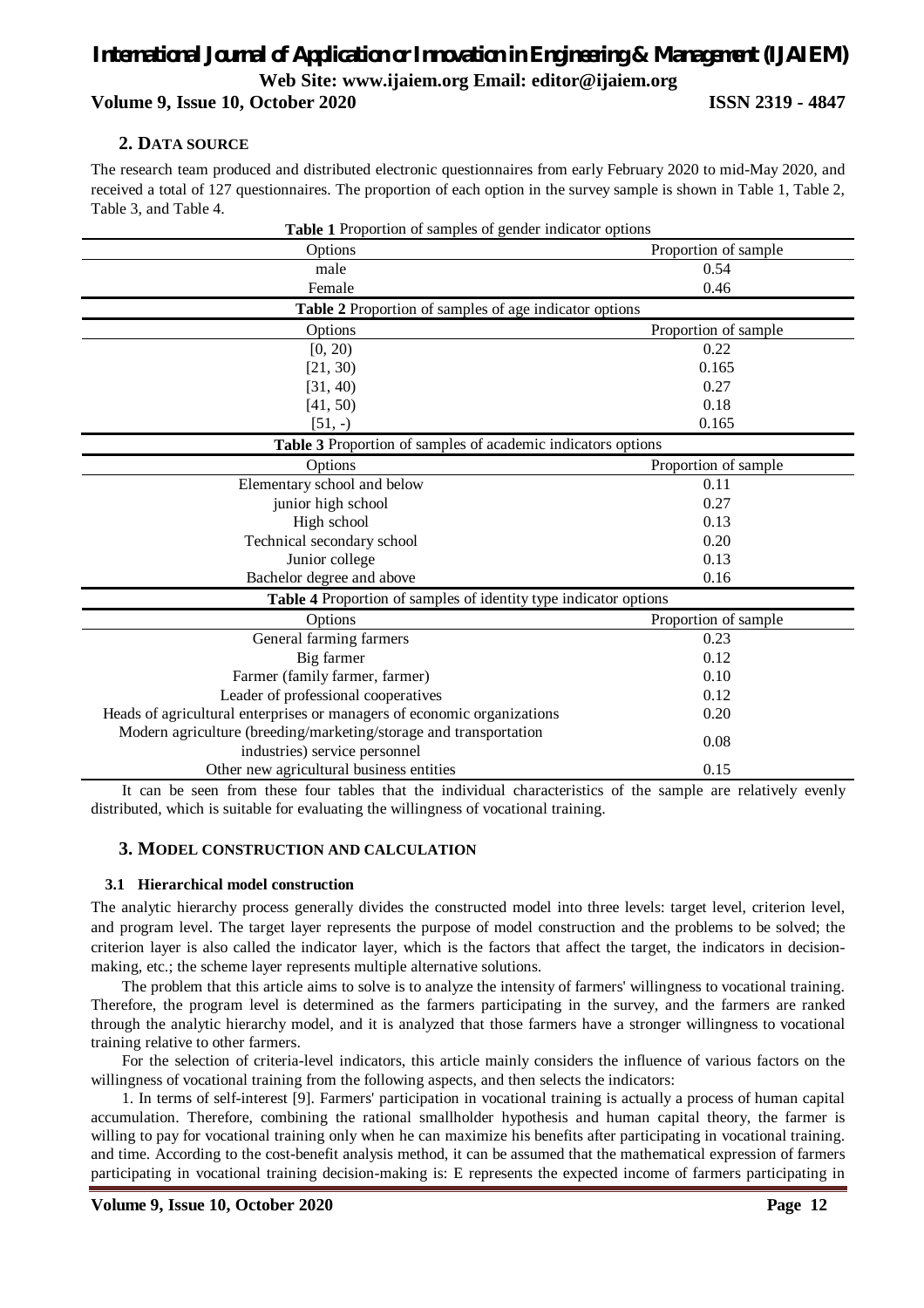## *International Journal of Application or Innovation in Engineering & Management (IJAIEM)*

**Web Site: www.ijaiem.org Email: editor@ijaiem.org**

#### **Volume 9, Issue 10, October 2020 ISSN 2319 - 4847**

vocational training, C is the investment cost of farmers participating in vocational training, and R represents the current income of the farmer Situation, D(R) represents the decision function of farmers participating in vocational training. According to this model, it can be seen that farmers will choose to participate in vocational training when their expected income minus investment costs is greater than the current income. Therefore, we can identify three influencing factors: expected benefits, training costs, and current benefits.

2. Individual characteristics. From a theoretical and logical point of view, individual characteristics may also affect farmers' demand for vocational training. Individuals also generally refer to gender, age, education level, and identity type. The type of identity is mainly divided according to the type of work the farmers are engaged in. There are three main types: "production and management", "professional skills", and "social service". Therefore, four indicators were determined: age, gender, education level, and identity type.

3. Environmental factors. This aspect is mainly reflected in the farmers' cognition of vocational training, whether the policy is supported, and whether the training institution is legal. Farmers' cognition of vocational training mainly depends on propaganda work. If the propaganda work is not done well, and there is no government policy support, farmers do not know the benefits of vocational training, or even the concept of vocational training. Most of them instinctively refuse to let them participate in vocational training in a training institution with no prestige. On the contrary, the publicity work is in place, with the support and explanation of government policies, and the training institutions are also recommended by the government. Farmers are still optimistic about such credible and beneficial work. Therefore, in this aspect, this article selects three indicators: awareness of vocational training, government policy support, and the credibility of training institutions.

In summary, this article constructs the hierarchy analysis model structure shown in Figure 1.



**Figure 1** Hierarchical structure model

#### **3.2 Sample processing**

There are a total of 38 questions in the questionnaire and the criterion level of this article's hierarchical model has only 10 indicators. Therefore, this article regards several questions in the questionnaire as indicators approximately. The specific correspondence is shown in Table 5.

**Table 5** Correspondence between questionnaire questions and analytic hierarchy model indicators

| Question (single choice)                                                                   | index                   |
|--------------------------------------------------------------------------------------------|-------------------------|
| Your gender                                                                                | gender                  |
| your age                                                                                   | age                     |
| Your education                                                                             | Education               |
| Your current status or occupation                                                          | Identity type           |
| Annual operating income of your family                                                     | Current earnings        |
| I participate in training to improve the status quo of the family and increase family      | expected profits        |
| income                                                                                     |                         |
| Before registering for training, I agree with the cost of training                         | Training cost           |
| I participated in the training because I understand that the government provides training- | Vocational training     |
| related policies to benefit the people                                                     | awareness               |
| Before registering for training, I recognize the training strength of the training         | Credibility of training |
| organization                                                                               | institutions            |
| The local government actively encourages me to participate in the training                 | Government support      |

#### **3.3 Constructing the judgment matrix**

After obtaining the hierarchical structure model, the next work is to determine the weights between the various factors at each level, but it is often not convincing if the weights are determined qualitatively. Therefore, the analytic hierarchy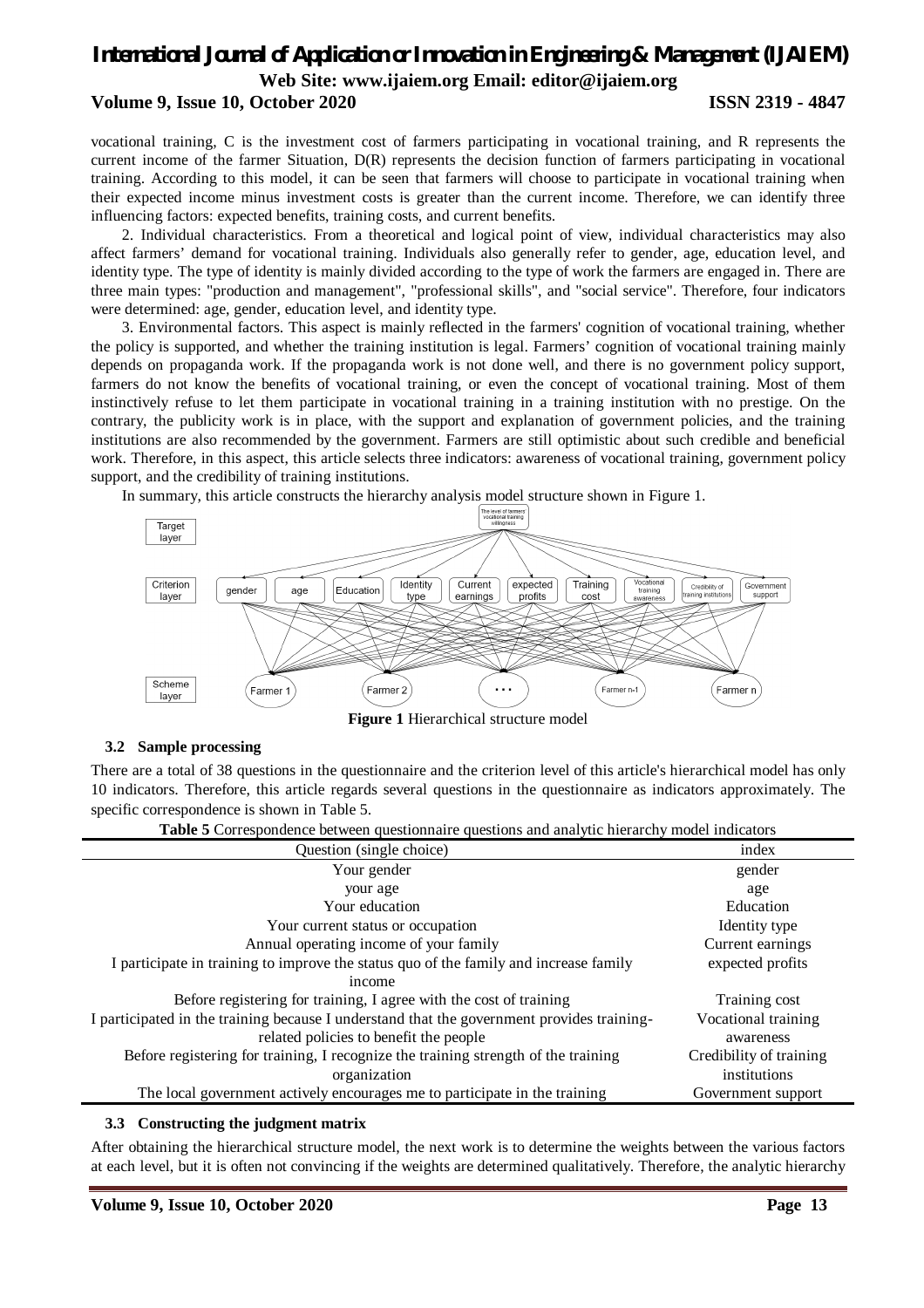#### *International Journal of Application or Innovation in Engineering & Management (IJAIEM)* **Web Site: www.ijaiem.org Email: editor@ijaiem.org**

#### **Volume 9, Issue 10, October 2020 ISSN 2319 - 4847**

process compares two factors and uses relative scales to obtain a consistent matrix, that is, a judgment matrix, so as to reduce as much as possible the difficult problems caused by the different nature of each factor to improve the accuracy of the model. Table 6 is a scale table. **Table 6** Proportion scale table

| <b>lable 6</b> Proportion scale table      |                 |  |  |  |  |
|--------------------------------------------|-----------------|--|--|--|--|
| Factor i compared to factor i              | Quantized value |  |  |  |  |
| Equally important                          |                 |  |  |  |  |
| Slightly important                         |                 |  |  |  |  |
| Stronger important                         |                 |  |  |  |  |
| Strongly important                         |                 |  |  |  |  |
| Extremely important                        |                 |  |  |  |  |
| The middle value of two adjacent judgments | 2, 4, 6, 8      |  |  |  |  |

At the same time, the judgment matrix also has the following properties,

$$
a_{ij}=\frac{1}{a_{ij}}
$$

 $a_{ij}$  represents the importance of factor i compared with factor j.

The criterion-level factor judgment matrix A is shown in Table 7.

| <b>Table 7</b> Judgment matrix for criterion layer to satisfy consistency test |  |  |
|--------------------------------------------------------------------------------|--|--|
|--------------------------------------------------------------------------------|--|--|

| factor    | a1             | a2 | a3             | a4             | a5  | a6  | a <sub>7</sub> | a8  | a <sup>9</sup> | a10 |
|-----------|----------------|----|----------------|----------------|-----|-----|----------------|-----|----------------|-----|
| a1        |                |    |                | 1/5            | 1/7 | 1/2 | 1/4            | 1/6 | 1/4            | 1/4 |
| a2        |                | 1  |                | 1/5            | 1/7 | 1/2 | 1/4            | 1/6 | 1/4            | 1/4 |
| a3        |                | 1  |                | 1/5            | 1/7 | 1/2 | 1/4            | 1/6 | 1/4            | 1/4 |
| a4        | 5              | 5  | 5              | 1              | 5   | 1/6 | 1/2            | 1/3 | 1/6            | 1/5 |
| a5        | 7              | 7  | 7              | $\mathfrak{2}$ | 1   | 1/9 | 1/3            | 1/3 | 1/6            | 1/5 |
| a6        | 2              | 2  | 2              | 1/3            | 9   | 1   | 5              | 5   | 3              | 3   |
| a7        | $\overline{4}$ | 4  | $\overline{4}$ | $\overline{2}$ | 3   | 1/5 | 1              | 1/3 | 1/5            | 1/5 |
| $\rm{a}8$ | 6              | 6  | 6              | 3              | 3   | 1/5 | 3              | 1   | 1/3            | 1/3 |
| a9        | $\overline{4}$ | 4  | 4              | 6              | 6   | 1/3 | 5              | 3   |                | 3   |
| a10       | 4              | 4  | 4              | 5              | 5   | 1/3 | 5              | 3   | 1/3            |     |

Each farmer in the scheme level scores each indicator. The more important options have higher scores. Therefore, in the electronic questionnaire, the greater the selection value, the higher the importance. The judgment matrix of the scheme layer can be constructed

 $B1, B2, B3, B4, B5, B6, B7, B8, B9, B10 \in R^{127*127}$ 

#### **3.4 Hierarchical list sorting and consistency check**

Hierarchical single sorting refers to normalizing the eigenvector of the largest eigenvalue of the judgment matrix as W. W represents the weight ranking of the relative importance of the factors of the same level relative to the factors of the previous level.

$$
\lambda_{\max} = \frac{1}{n} \sum_{i=1}^{n} \frac{(AW)_i}{W_i}
$$

If you want to confirm the ranking of the level list, you should first check the consistency of the model, that is, determine the allowable range of inconsistency for the index factors in the judgment matrix. The consistency index is expressed as:

$$
CI = \frac{\lambda_{\max}(A) - n}{n - 1}
$$

In  $CI = 0$ , there is complete consistency; when CI is close to 0, there is satisfactory consistency; the larger the CI, the more serious the inconsistency.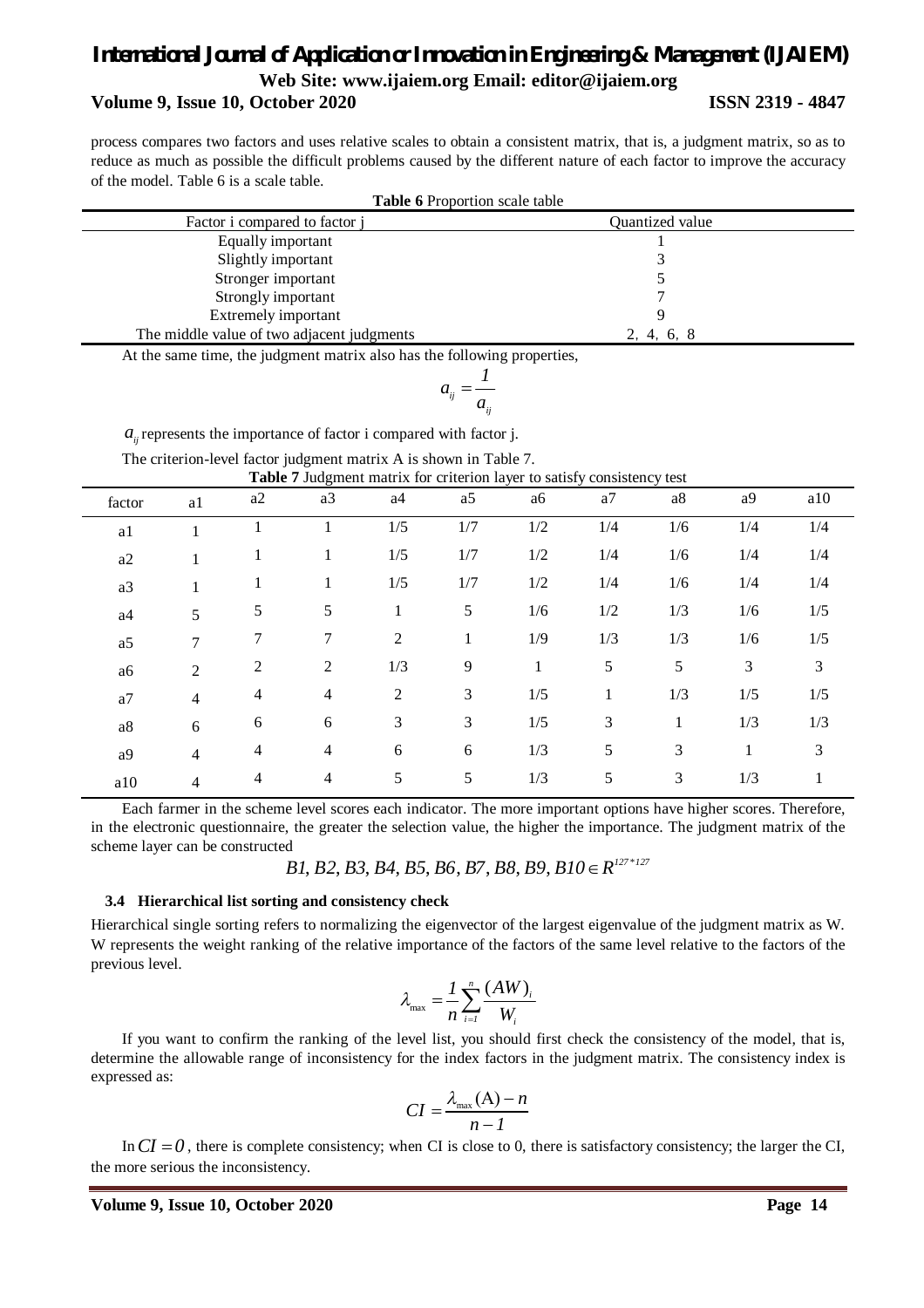#### *International Journal of Application or Innovation in Engineering & Management (IJAIEM)* **Web Site: www.ijaiem.org Email: editor@ijaiem.org**

#### **Volume 9, Issue 10, October 2020 ISSN 2319 - 4847**

In order to measure the size of CI, the random consistency index RI is introduced. By randomly generating m pairs of comparison matrix  $A_1, A_2, ..., A_n$ , the consistency index is obtained, then

$$
RI = \frac{CI_{1} + CI_{2} + \dots + CI_{m}}{m}
$$

Due to the large number of scheme layers designed in this paper, high-order random consistency indexes are required [10], and the results are shown in Table 8.

| consistency index table<br>l`able<br>Random<br>0 |  |  |            |      |              |                          |                        |            |      |        |             |
|--------------------------------------------------|--|--|------------|------|--------------|--------------------------|------------------------|------------|------|--------|-------------|
| $\sim$<br>1 V<br>$\sim$<br>                      |  |  |            |      |              |                          |                        |            |      |        |             |
| DJ.<br>NТ.                                       |  |  | 50<br>u.jo | 0.90 | 1.1 <i>4</i> | $\mathcal{L}$<br>$1.2 +$ | $\sim$<br>1.J <i>L</i> | 1.TI<br>-- | 1.45 | . 1.49 | <b>1.11</b> |

Finally, considering that the deviation of consistency may be caused by random reasons, the test coefficient CR is constructed,

$$
CR = \frac{CI}{RI}
$$

If  $CR < 0.1$ , the consistency is met.

The calculated CR value of each judgment matrix is shown in Table 9

| $\overline{CR}$<br>Table 1<br>$\mathbf o$<br>value of each judgment matrix |     |         |    |   |    |  |    |          |          |         |     |
|----------------------------------------------------------------------------|-----|---------|----|---|----|--|----|----------|----------|---------|-----|
| Matri                                                                      | . . | D<br>DІ | ມ∠ | ມ | B4 |  | Bб | DC.<br>∸ | DС<br>DO | DС<br>് | B10 |
|                                                                            |     |         |    |   |    |  |    |          |          |         |     |

It can be seen from Table 5 that each judgment matrix has passed the consistency test.

#### **3.5 Willingness assessment**

The goal of this article is to find out those farmers who have a strong desire for vocational training, so farmers need to be ranked in the end. Therefore, after the criterion level and the scheme level have passed the consistency check, the total order of the scheme level is calculated by using the single ordering results of the criterion level and the scheme level.

After calculation, the hierarchical order of matrix A is

 $W_A = [0.155, 0.155, 0.155, 0.069, 0.034, 0.121, 0.086, 0.053, 0.086, 0.086]$ 

By calculating  $B_i, B_i, B_i, B_i, B_f, B_f, B_f, B_f, B_g, B_g, B_u, 10$  normalized feature vectors

 $\lambda_1, \lambda_2, \lambda_3, \lambda_4, \lambda_5, \lambda_6, \lambda_7, \lambda_8, \lambda_9, \lambda_{10} \in R^{1*127}$  are obtained.

Get:

 $W_A = [0.1552 \ 0.1552 \ 0.1552 \ \dots \ 0.0861 \ 0.0861] \in \mathbb{R}^{1*10}$  $W_B = \left[ \lambda_1^T, \lambda_2^T, \lambda_3^T, \lambda_4^T, \lambda_5^T, \lambda_6^T, \lambda_7^T, \lambda_8^T, \lambda_9^T, \lambda_{10}^T \right] \in \mathbb{R}^{127 * 10}$  $\begin{bmatrix} 0.0054 & 0.0137 & 0.0146 & \dots & 0.0103 & 0.1552 \end{bmatrix}$  $\bigg| 0.0108 \;\; 0.0091 \;\; 0.0062 \;\; ... \;\; 0.0052 \;\; 0.1552$ المنادي المناديمين المنادي المنادي المنا  $\begin{array}{|ccc|} 0.0054 & 0.0137 & 0.0104 & \dots & 0.0026 & 0.0862 \end{array}$ 

The overall order of the scheme layer is:<br> $W^* \star W^T = \mathbb{R}^{1*127}$ 

$$
score = W_B * W_A^T \in \mathbb{R}^{1*127} \ (mean(score) = 1/127)
$$

 $=$  [0.0093 0.0078 0.0077 ... 0.0059 0.0071]

*score*<sub>i</sub> represents the proportion of the i-th farmer among all surveyed farmers. The larger the ratio, the greater the willingness of the farmer to participate in vocational training in the data brought in by this model.

#### **4. RESULT ANALYSIS**

This paper obtained 127 valid questionnaire results through questionnaire surveys, and obtained the scores of each farmer's relative willingness to vocational training through the use of analytic hierarchy model for these 127 questionnaires. Rough statistical indicators are shown in Table 10.

**Table 10** Basic statistical indicators of score

|  | $\frac{1}{2} \left( \frac{1}{2} \right) \left( \frac{1}{2} \right) \left( \frac{1}{2} \right)$ |  |
|--|------------------------------------------------------------------------------------------------|--|
|  |                                                                                                |  |
|  |                                                                                                |  |